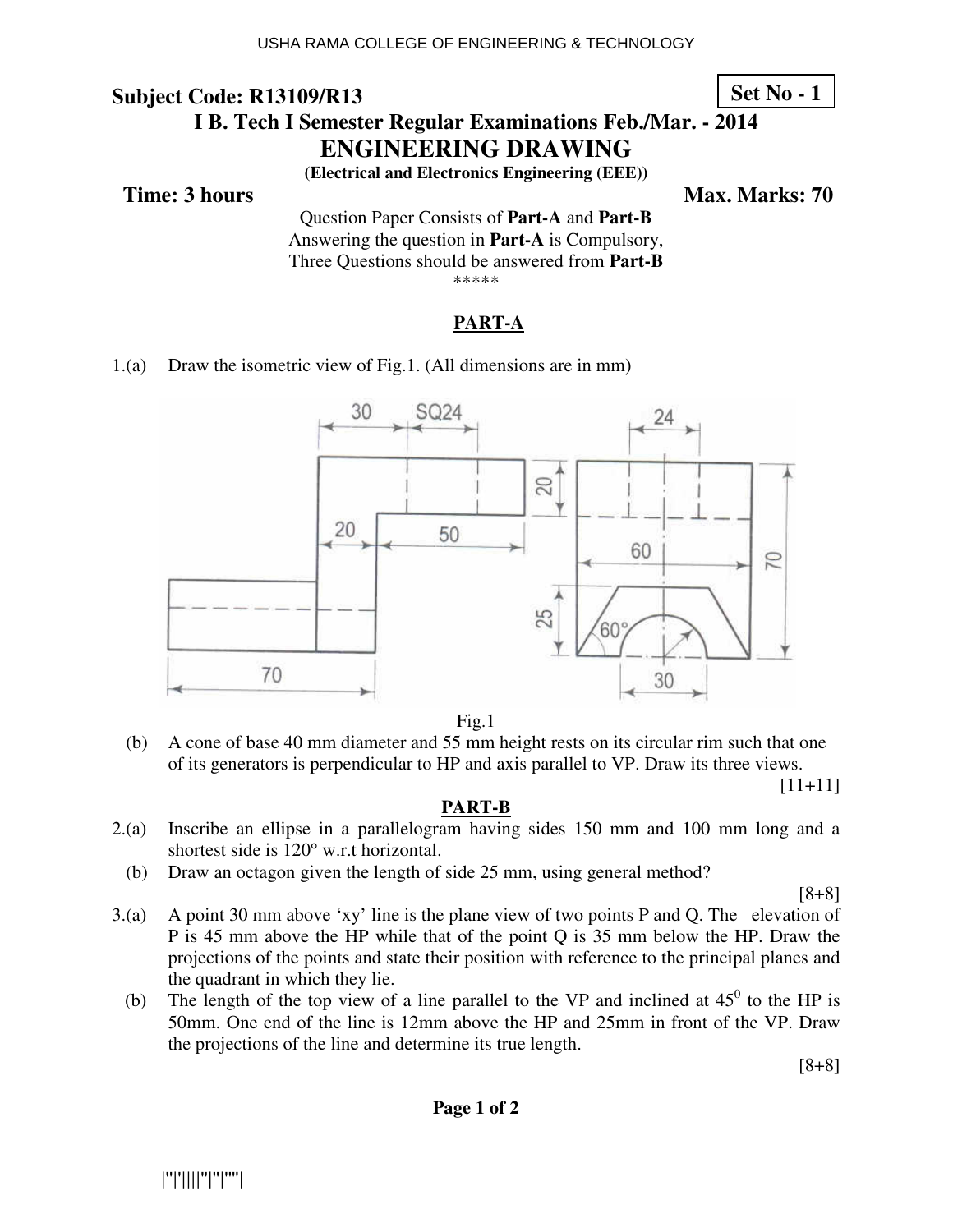4. A line AB is 75mm long. A is 50mm in front of VP and 15mm above HP. B is 15mm in front of VP and is above HP. Top views of AB is 50mm long. Find the front view length and true inclinations.

[16]

**Set No - 1**

5. A regular hexagonal lamina of 25mm side has a central hole of 30mm diameter. Draw the front and top views when the surface of the lamina is inclined at  $45^{\circ}$  to HP. A side of lamina is inclined at  $35^0$  to VP.

[16]

[16]

[16]

- 6. A hexagonal prism, side of base 25 mm and axis 60 mm long, lies with one of its rectangular faces on HP, such that the axis is inclined at  $45^{\circ}$  to VP. Draw its top, front and profile views.
- 7. Draw (i) Front view (ii) Both side views (iii) Top view of Fig.2. (All dimensions are in mm)



Fig.2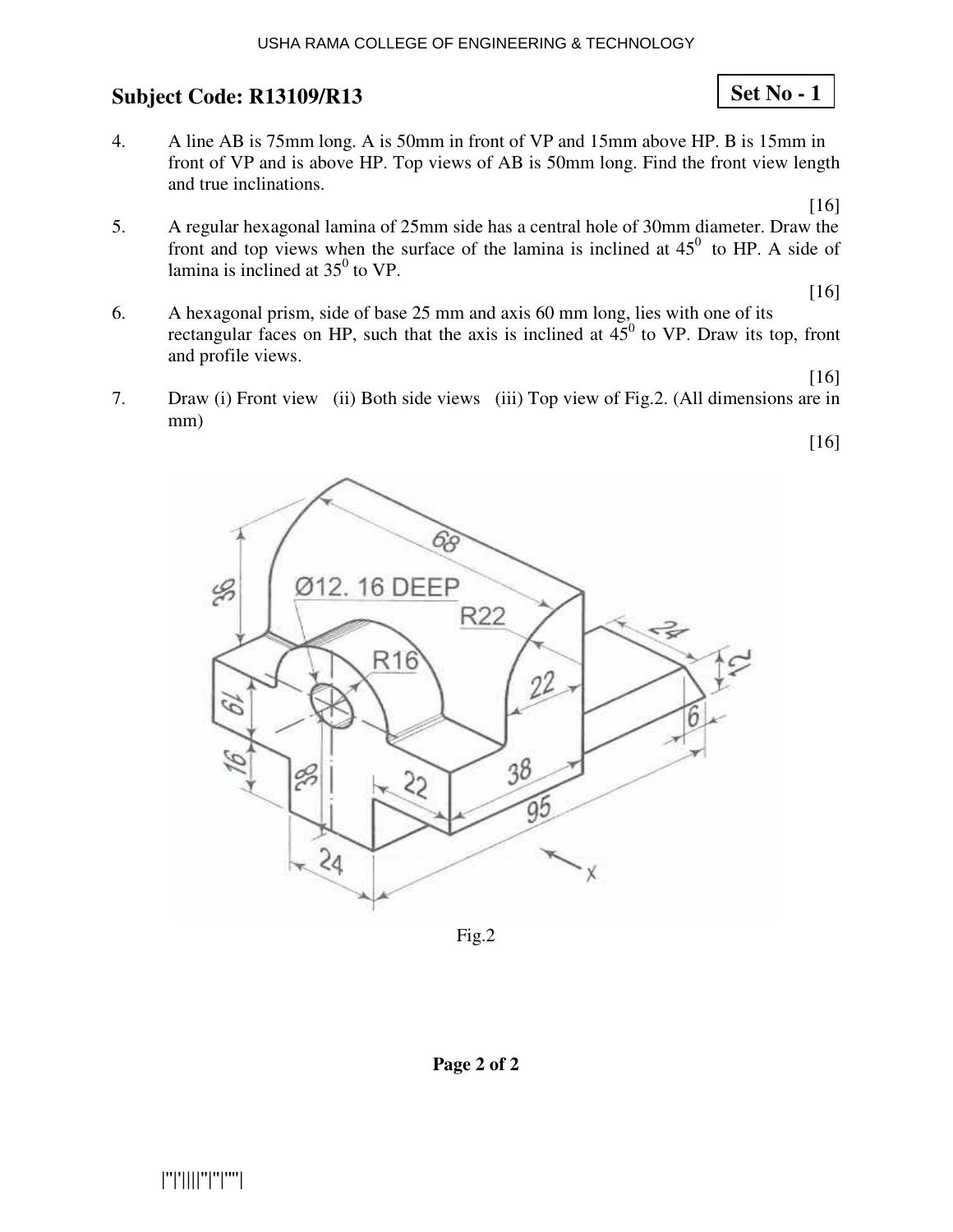**Set No - 2**

# **I B. Tech I Semester Regular Examinations Feb./Mar. - 2014 ENGINEERING DRAWING**

**(Electrical and Electronics Engineering (EEE))** 

**Time: 3 hours** Max. Marks: 70

Question Paper Consists of **Part-A** and **Part-B** Answering the question in **Part-A** is Compulsory, Three Questions should be answered from **Part-B** \*\*\*\*\*

### **PART-A**

1.(a) Draw (i) Front view (ii) Side view from the right (iii) Top view of Fig.1. (All dimensions are in mm)



Fig.1.

 (b) A cube of 40 mm side is resting on one of its edge on the H.P. with its vertical faces equally inclined to VP. Draw the top, front and right side views.

[11+11]

### **PART-B**

- 2.(a) On a map the distance between two points is 14 cm. The real distance between them is 20 km. Draw a diagonal scale for this map to read kilometers and hectameters, and to measure up to 25 km. show a distance of 17.6 km on this scale.
	- (b) A boy throws a cricket ball from the top of a building 4m high. The ball crosses the top of a palm tree 9m high and falls on the ground. Distance between the building and the tree is 3m. Plot the path of the projectile.

[8+8]

**Page 1 of 2**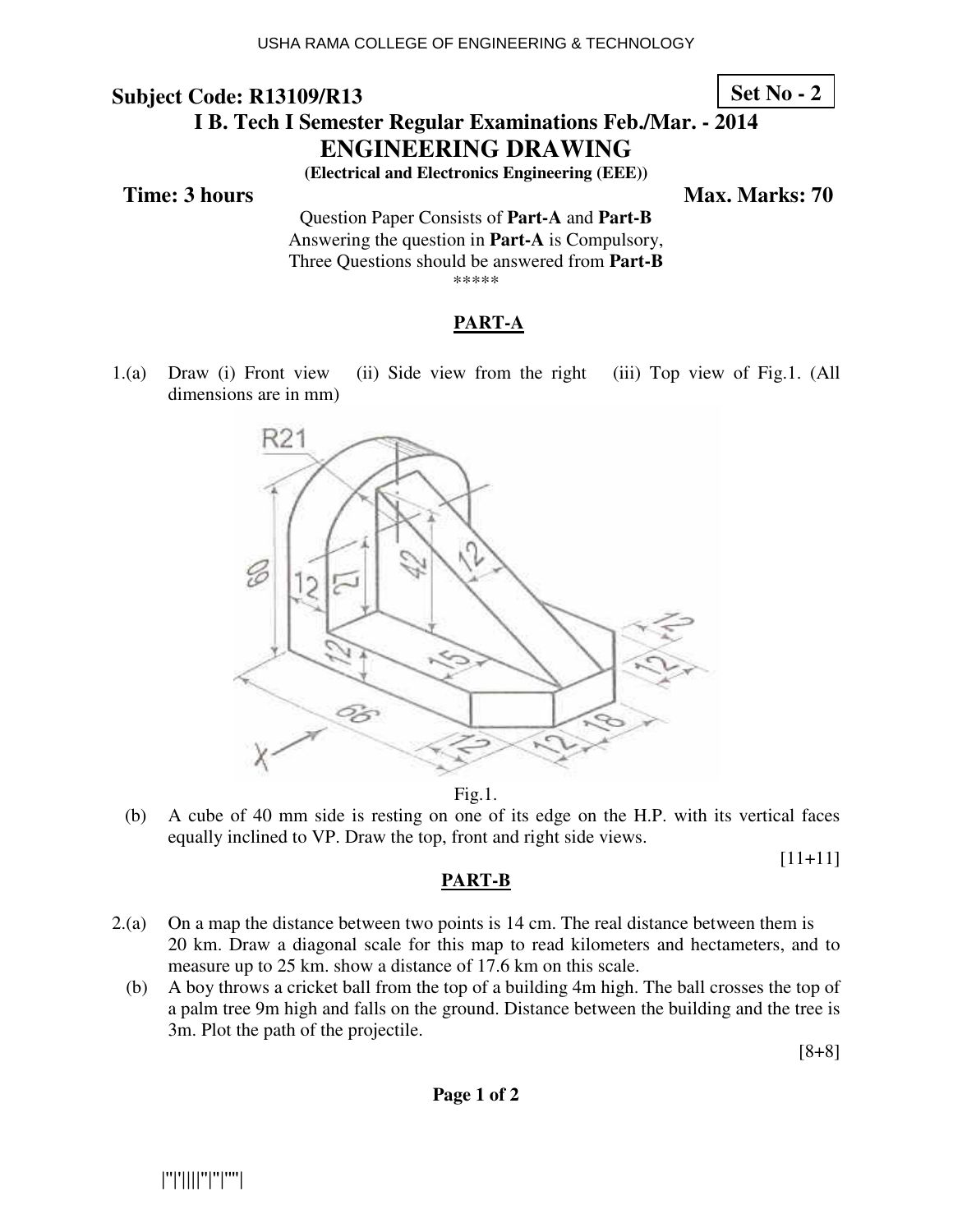- 3.(a) A point P is 20 mm below HP and lies in the third quadrant. Its shortest distance from xy is 40 mm. Draw its projections.
- (b) The top view of a 75mm long line measures 55 mm. The line is in the VP, its one end being 25 mm above the HP. Draw its projections.

[8+8]

- 4. A line AB 100 mm long has its front view inclined at an angle of  $45^{\circ}$  to the reference line separating the views. The end A is in the VP and 25 mm above HP. The length of the front view is 60 mm. Draw the top view of the line and find the true inclinations of the line with HP and VP.
- [16] 5. Draw a rhombus of diagonals 100 mm and 60 mm long, with the longer diagonal horizontal. The figure is the top view of a square of 100 mm long diagonals, with a corner on the ground. Draw its front view and determine the angle which its surface makes with the ground.
- 6. Draw the three views of a square pyramid of 30 mm side of base and axis 55 mm. It is resting on HP on one of its base corners with a base side containing the corner making  $30^0$  with HP. The axis is inclined at  $30^0$  to VP and is parallel to HP. The vertex is away from VP.

[16]

[16]



7. Draw the isometric view of Fig.2. (All dimensions are in mm)

[16]

**Page 2 of 2**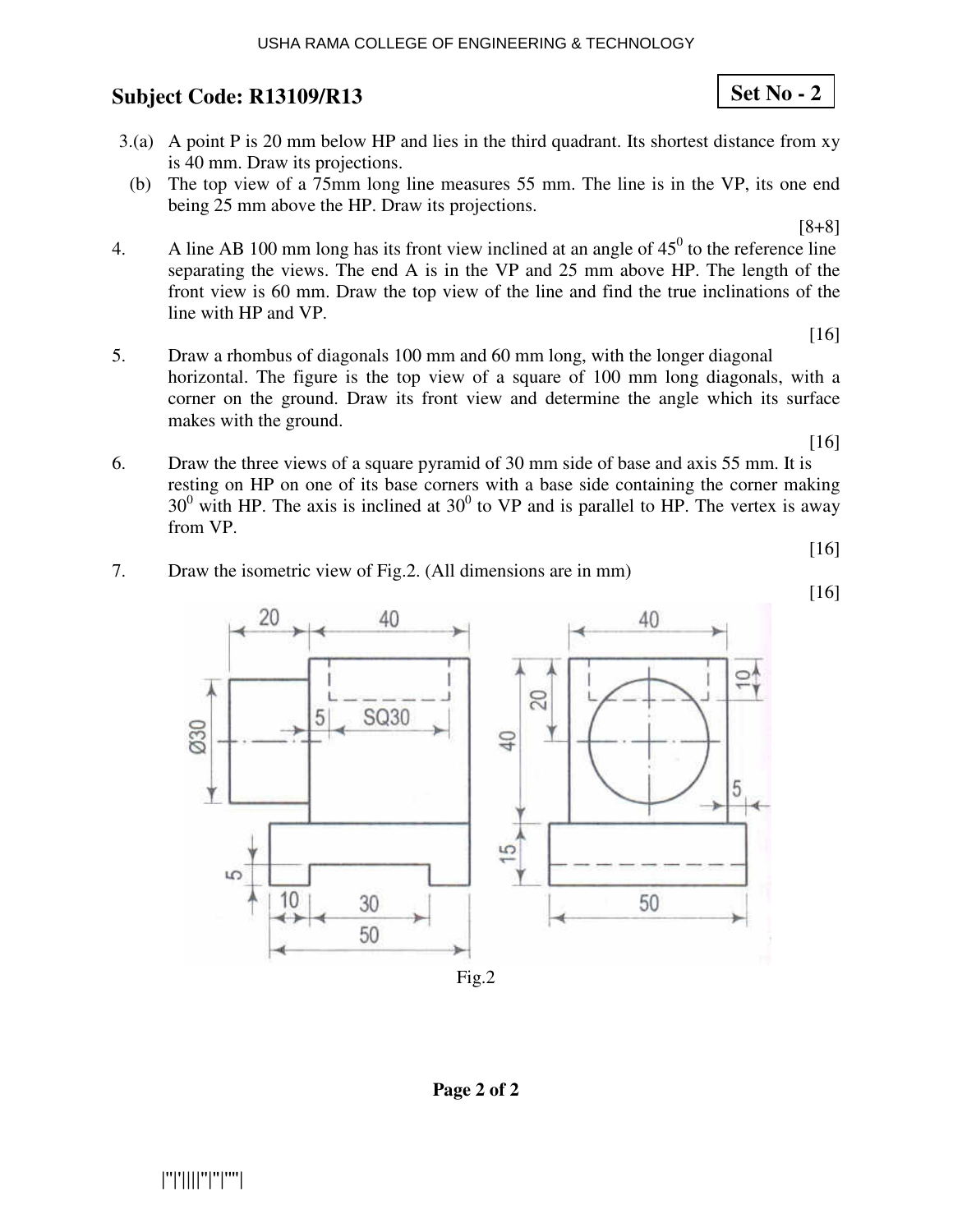**Set No - 3**

# **I B. Tech I Semester Regular Examinations Feb./Mar. - 2014 ENGINEERING DRAWING**

**(Electrical and Electronics Engineering (EEE))** 

**Time: 3 hours** Max. Marks: 70

Question Paper Consists of **Part-A** and **Part-B** Answering the question in **Part-A** is Compulsory, Three Questions should be answered from **Part-B** \*\*\*\*\*

# **PART-A**

1.(a) Draw the isometric view of Fig.1: (All dimensions are in mm)



(b) The top view of a line CD has a length of 80 mm and makes  $30^0$  with the horizontal. The end C is in the VP and 52 mm above the HP. The end D is in the HP. Draw the projections of the line. Find true length and true inclinations with the HP and the VP. Mark its traces on the two planes.

[11+11]

## **PART-B**

- 2.(a) A car is running at a speed of 50 km/hour. Construct a diagonal scale to show 1 km by 3 cm and to measure upto 6 km. Mark also on the scale the distance covered by the car in 5 min 28 seconds.
	- (b) Construct a pentagon inscribed in a circle of diameter 80 mm?

[8+8]

**Page 1 of 2**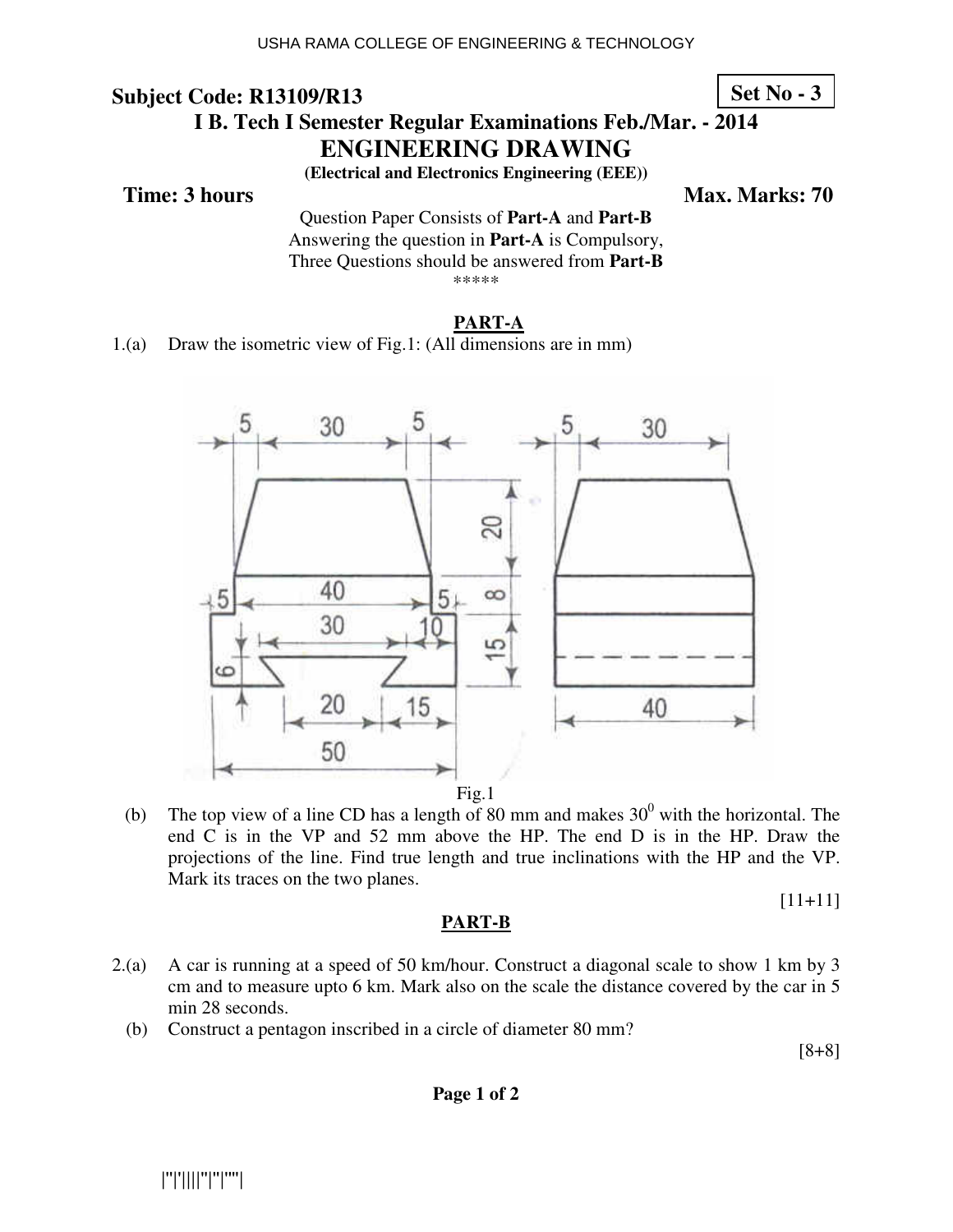- 3.(a) Two points A and B are in the HP. The point A is 30 mm in front of the VP while B is behind the VP. The distance between their projectors is 75 mm and the line joining their top views makes an angle of  $45^{\circ}$  with xy. Find the distance of the point B from the VP.
- (b) A 100 mm long line is parallel to and 40mm above the HP. Its two ends are 25 mm and 50 mm in front of the VP respectively. Draw the projections and find its inclination with the VP.
- [8+8] 4. A line CD measuring 80mm is inclined at an angle of  $30^0$  to the HP and  $45^0$  to the VP. The point C is 20 mm above the HP and 30 mm in front of the VP. Draw the projections of the straight line.
- 5. A hexagonal plate of negligible thickness is of 25 mm side, lying in such a way that one of its corners touches the both the reference planes the plane makes an angle of  $60^{\circ}$  with the HP and  $30^0$  with the VP. Draw the three views.

[16]

[16]

6. A pentagonal prism, side of base 25 mm and axis 50 mm long rests with one of its edges on the HP such that the base containing that edge makes an angle of  $30<sup>0</sup>$  to the HP and its axis is parallel to the VP. Draw its top, front and profile views.

[16]

[16]

7. Draw (i) Front view (ii) Both side views (iii) Top view of Fig.2. (All dimensions are in mm)



Fig.2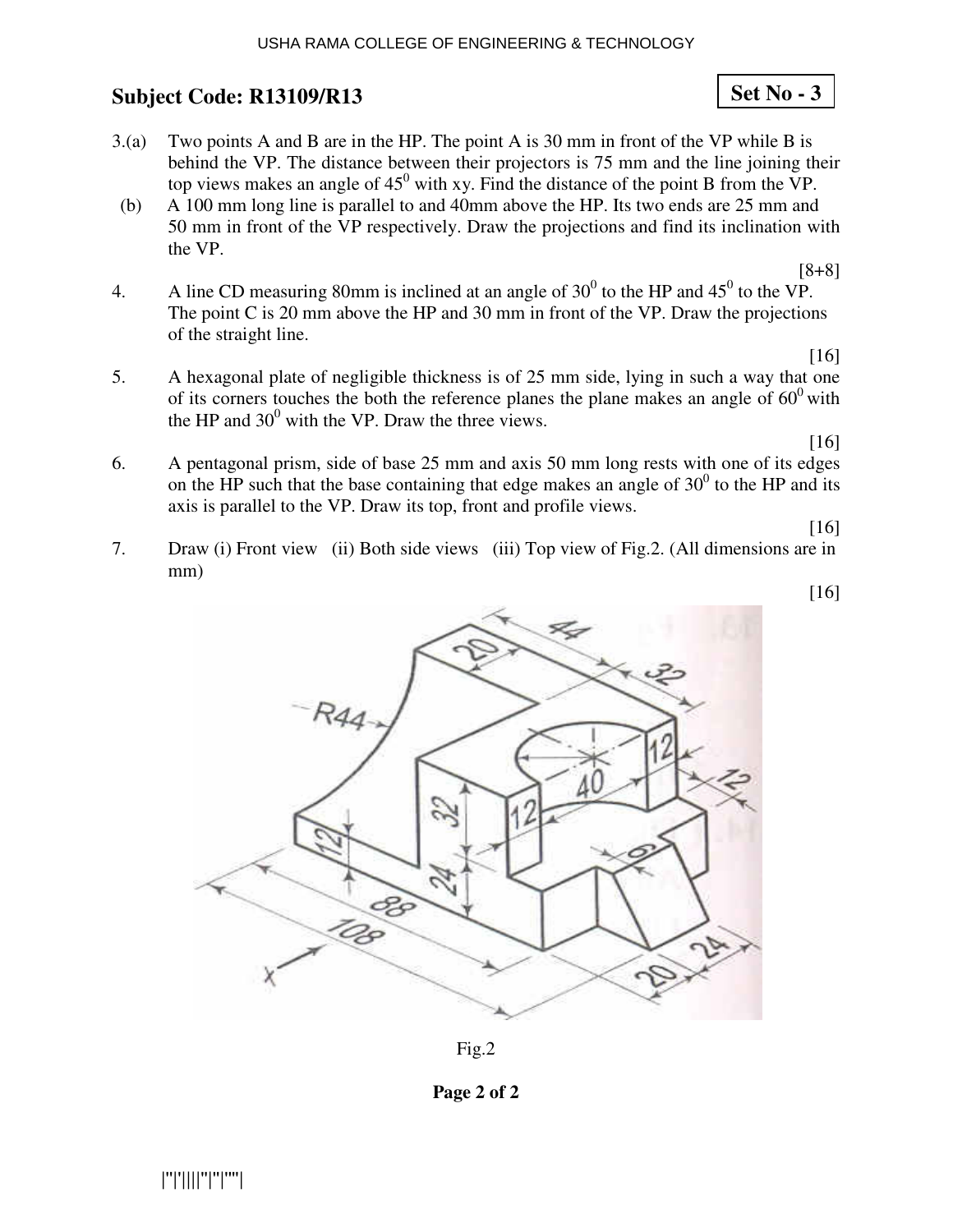#### **Subject Code: R13109/R13 I B. Tech I Semester Regular Examinations Feb./Mar. - 2014 ENGINEERING DRAWING Set No - 4**

**(Electrical and Electronics Engineering (EEE))** 

**Time: 3 hours** Max. Marks: 70

Question Paper Consists of **Part-A** and **Part-B** Answering the question in **Part-A** is Compulsory, Three Questions should be answered from **Part-B** \*\*\*\*\*

### **PART-A**

1.(a) Draw all the three views of Fig.1: (All dimensions are in mm)



Fig.1

(b) A straight line AB 100 mm long is inclined at  $45^{\circ}$  to the HP and  $30^{\circ}$  to the VP. It's one end A is 25 mm above the HP and 40mm in front of the VP. Draw the projections of the straight line and it's traces. Measure the distance of the H.T and the V.T of the line from XY reference line?

[11+11]

# **PART-B**

- 2.(a) Draw a Vernier scale of R.F=5 to read 1/5 cm and 1/25 cm and to measure upto 5 cm. Mark on the scale distances of 2.12 cm.
	- (b) The major axis of an ellipse is 150 mm long and the minor axis is 100 mm long. Find the foci and draw the ellipse by "arcs of circles method". Draw a tangent to the ellipse at a point on it 25 mm above the major axis.

[8+8]